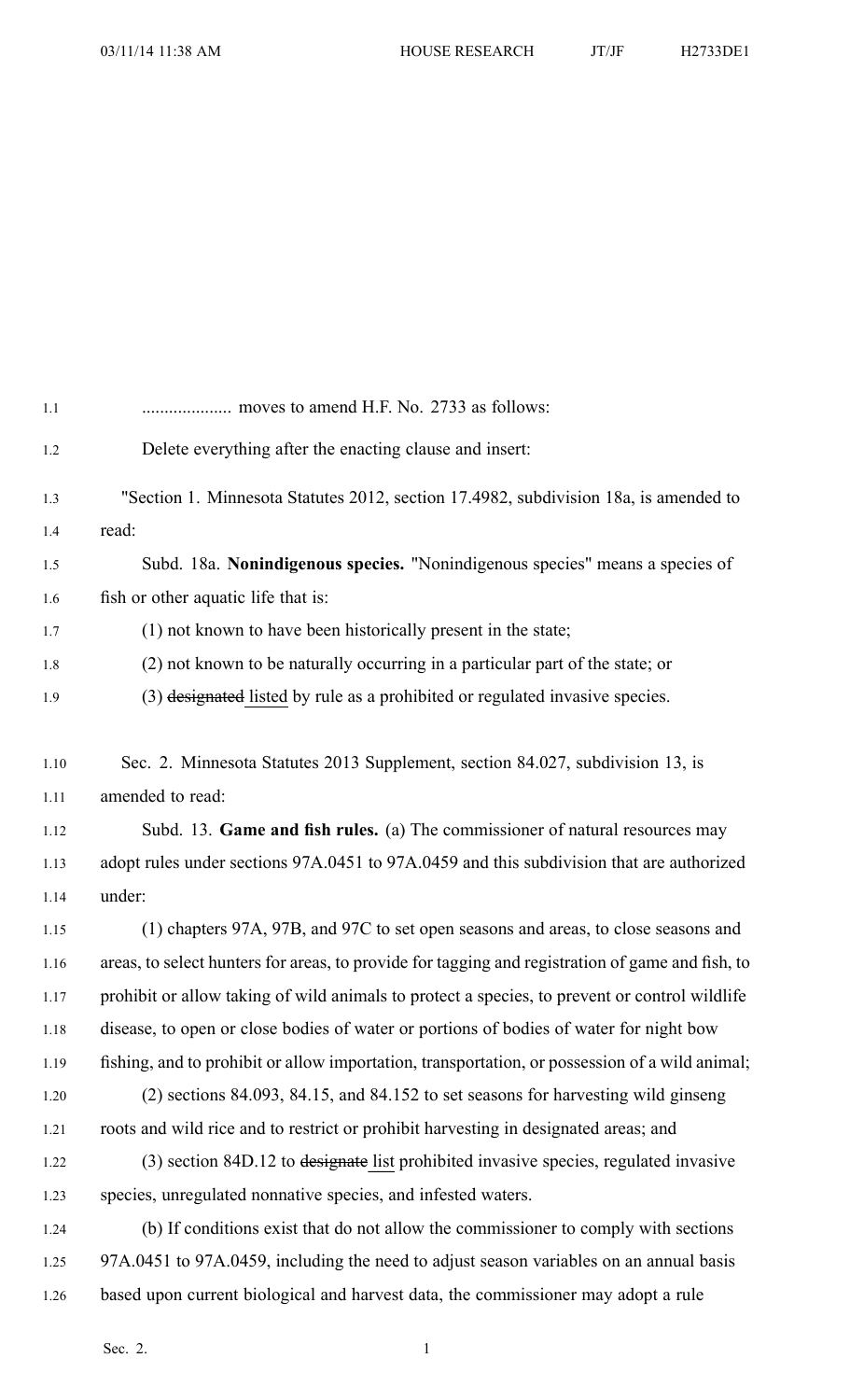2.1 under this subdivision by submitting the rule to the attorney general for review under 2.2 section 97A.0455, publishing <sup>a</sup> notice in the State Register and filing the rule with the 2.3 secretary of state and the Legislative Coordinating Commission, and complying with 2.4 section 97A.0459, and including <sup>a</sup> statement of the conditions and <sup>a</sup> copy of the rule in the 2.5 notice. The conditions for opening <sup>a</sup> water body or portion of <sup>a</sup> water body for night bow 2.6 fishing under this section may include the need to temporarily open the area to evaluate 2.7 compatibility of the activity on that body of water prior to permanen<sup>t</sup> rulemaking. The 2.8 notice may be published after it is received from the attorney general or five business days 2.9 after it is submitted to the attorney general, whichever is earlier.

2.10 (c) Rules adopted under paragraph (b) are effective upon publishing in the State 2.11 Register and may be effective up to seven days before publishing and filing under 2.12 paragraph (b), if:

2.13 (1) the commissioner of natural resources determines that an emergency exists;

2.14 (2) the attorney general approves the rule; and

2.15 (3) for <sup>a</sup> rule that affects more than three counties the commissioner publishes the 2.16 rule once in <sup>a</sup> legal newspaper published in Minneapolis, St. Paul, and Duluth, or for <sup>a</sup> 2.17 rule that affects three or fewer counties the commissioner publishes the rule once in <sup>a</sup> legal 2.18 newspaper in each of the affected counties.

- 2.19 (d) Except as provided in paragraph (e), <sup>a</sup> rule published under paragraph (c), clause 2.20 (3), may not be effective earlier than seven days after publication.
- 2.21 (e) A rule published under paragraph (c), clause (3), may be effective the day the 2.22 rule is published if the commissioner gives notice and holds <sup>a</sup> public hearing on the rule 2.23 within 15 days before publication.
- 2.24 (f) The commissioner shall attempt to notify persons or groups of persons affected 2.25 by rules adopted under paragraphs (b) and (c) by public announcements, posting, and 2.26 other appropriate means as determined by the commissioner.

2.27 (g) Notwithstanding section 97A.0458, <sup>a</sup> rule adopted under this subdivision is 2.28 effective for the period stated in the notice but not longer than 18 months after the rule is 2.29 effective.

- 2.30 Sec. 3. Minnesota Statutes 2012, section 84.027, subdivision 13a, is amended to read: 2.31 Subd. 13a. **Game and fish expedited permanen<sup>t</sup> rules.** In addition to the authority 2.32 granted in subdivision 13, the commissioner of natural resources may adopt rules under 2.33 section 14.389 that are authorized under:
- 2.34 (1) chapters 97A, 97B, and 97C to describe zone or permit area boundaries, to 2.35 designate fish spawning beds or fish preserves, to select hunters or anglers for areas,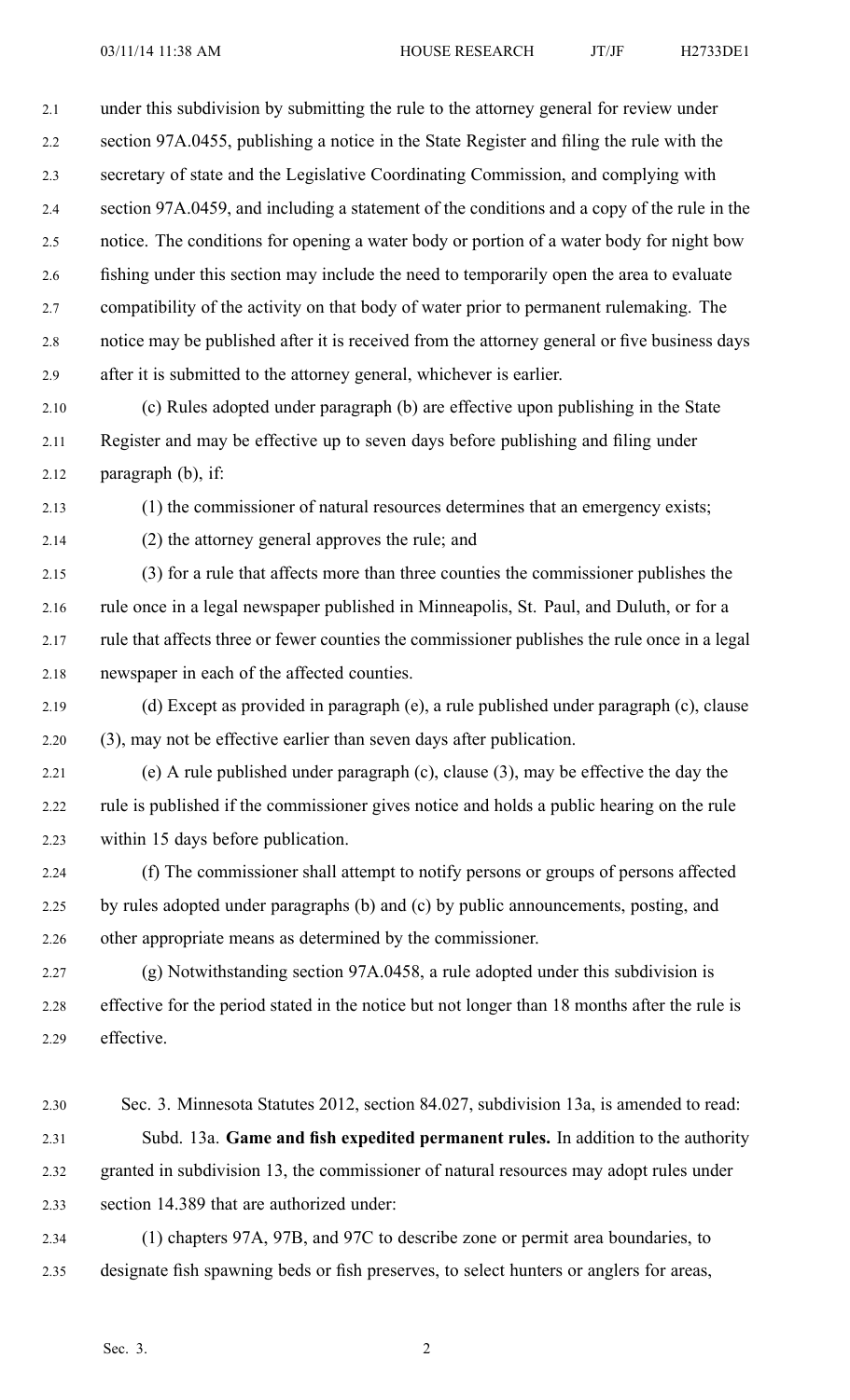- 3.1 to provide for registration of game or fish, to preven<sup>t</sup> or control wildlife disease, or to 3.2 correct errors or omissions in rules that do not have <sup>a</sup> substantive effect on the intent or 3.3 application of the original rule; or
- 3.4 (2) section 84D.12 to designate list prohibited invasive species, regulated invasive 3.5 species, and unregulated nonnative species.

3.6 Sec. 4. Minnesota Statutes 2012, section 84.027, subdivision 14a, is amended to read: 3.7 Subd. 14a. **Permitting efficiency.** (a) It is the goal of the state that environmental 3.8 and resource managemen<sup>t</sup> permits be issued or denied within 150 days of the submission 3.9 of <sup>a</sup> permit application. The commissioner of natural resources shall establish managemen<sup>t</sup> 3.10 systems designed to achieve the goal.

3.11 (b) The commissioner shall prepare semiannual <sup>a</sup> permitting efficiency reports 3.12 report that includes statistics on meeting the goal in paragraph (a). The reports 3.13 are report is due February 1 and August 1 each year. For permit applications that have 3.14 not met the goal, the repor<sup>t</sup> must state the reasons for not meeting the goal. In stating the 3.15 reasons for not meeting the goal, the commissioner shall separately identify delays caused 3.16 by the responsiveness of the proposer, lack of staff, scientific or technical disagreements, 3.17 or the level of public engagement. The repor<sup>t</sup> must specify the number of days from 3.18 initial submission of the application to the day of determination that the application is 3.19 complete. The report for August 1 each year must aggregate the data for the year and 3.20 assess whether program or system changes are necessary to achieve the goal. The repor<sup>t</sup> 3.21 must be posted on the department's Web site and submitted to the governor and the chairs 3.22 and ranking minority members of the house of representatives and senate committees 3.23 having jurisdiction over natural resources policy and finance.

3.24 (c) The commissioner shall allow electronic submission of environmental review 3.25 and permit documents to the department.

3.26 (d) Beginning July 1, 2011, within 30 business days of application for <sup>a</sup> permit subject 3.27 to paragraph (a), the commissioner of natural resources shall notify the project proposer, 3.28 in writing, whether the application is complete or incomplete. If the commissioner 3.29 determines that an application is incomplete, the notice to the applicant must enumerate 3.30 all deficiencies, citing specific provisions of the applicable rules and statutes, and advise 3.31 the applicant on how the deficiencies can be remedied. This paragraph does not apply to 3.32 an application for <sup>a</sup> permit that is subject to <sup>a</sup> gran<sup>t</sup> or loan agreemen<sup>t</sup> under chapter 446A.

3.33 Sec. 5. Minnesota Statutes 2012, section 84.0857, is amended to read:

# 3.34 **84.0857 FACILITIES MANAGEMENT ACCOUNT.**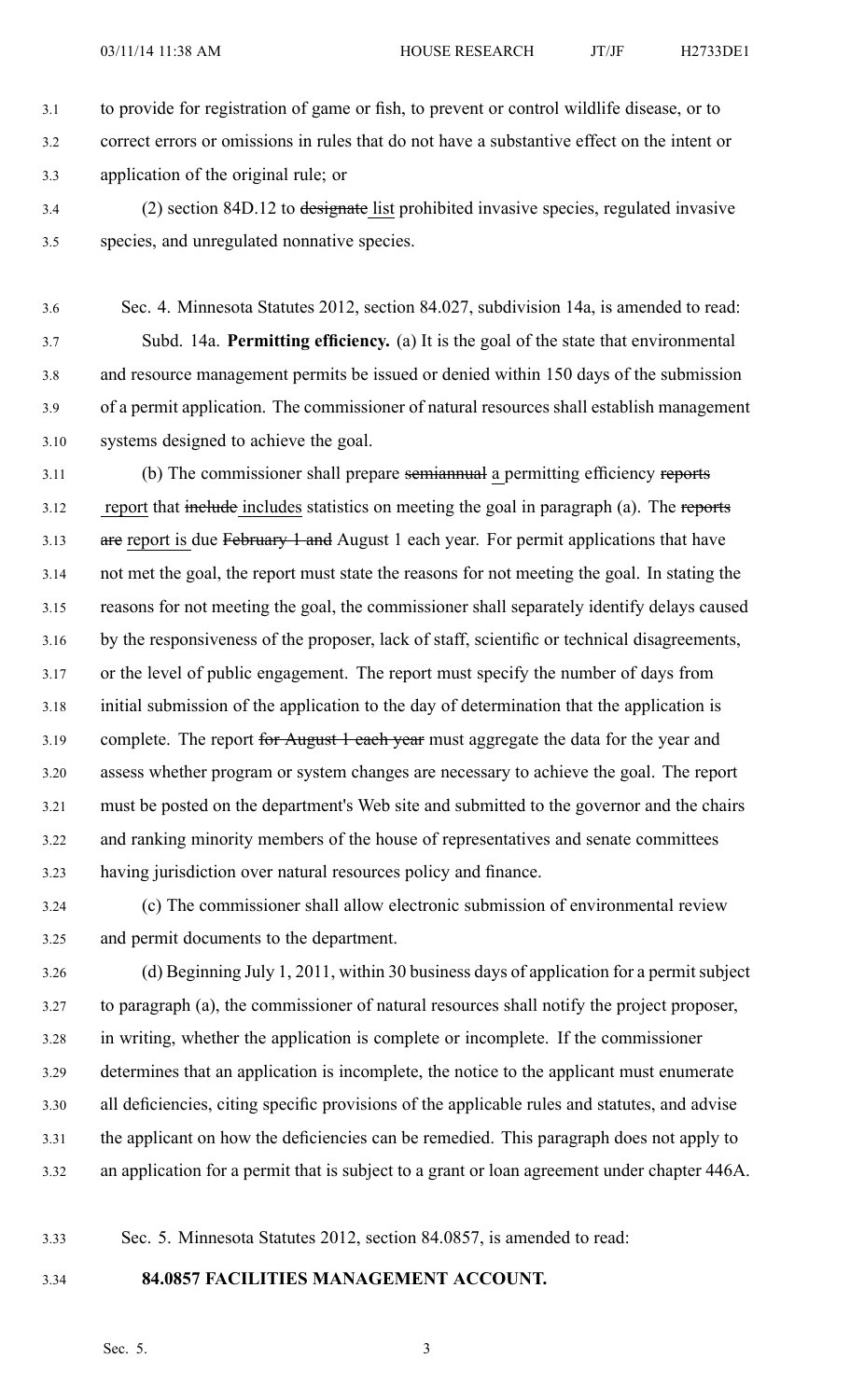4.1 (a) The commissioner of natural resources may bill organizational units within 4.2 the Department of Natural Resources and other governmental units, including tribal 4.3 governments, for the costs of providing them with building and infrastructure facilities. 4.4 Costs billed may include modifications and adaptations to allow for appropriate building 4.5 occupancy, building code compliance, insurance, utility services, maintenance, repair, and 4.6 other direct costs as determined by the commissioner. Receipts shall be credited to <sup>a</sup> 4.7 special account in the state treasury and are appropriated to the commissioner to pay the 4.8 costs for which the billings were made.

4.9 (b) Money deposited in the special account from the proceeds of <sup>a</sup> sale under section 4.10 94.16, subdivision 3, paragraph (b), is appropriated to the commissioner to acquire 4.11 facilities or renovate existing buildings for administrative use or to acquire land for, 4.12 design, and construct administrative buildings for the Department of Natural Resources. 4.13 (c) The commissioner of natural resources may bill organizational units within

4.14 the Department of Natural Resources and other governmental units, including tribal

4.15 governments, for the costs of operating facilities. Receipts shall be credited to <sup>a</sup> special

4.16 account in the state treasury and are appropriated to the commissioner to pay the costs

4.17 for which the billings were made.

- 4.18 Sec. 6. Minnesota Statutes 2012, section 84.81, subdivision 3, is amended to read: 4.19 Subd. 3. **Snowmobile.** "Snowmobile" means <sup>a</sup> self-propelled vehicle originally 4.20 manufactured and designed for travel on snow or ice steered by skis or runners. 4.21 Snowmobile does not include the following vehicles equipped with aftermarket ski and 4.22 track configurations: 4.23 (1) an all-terrain vehicle defined in section 84.92; 4.24 (2) an off-highway motorcycle defined in section 84.787; 4.25 (3) an off-road vehicle defined in section 84.797; 4.26 (4) <sup>a</sup> mini truck defined in section 169.011; 4.27 (5) <sup>a</sup> utility task vehicle described in section 169.045; or 4.28 (6) any other vehicle being operated off road.
- 4.29 Sec. 7. Minnesota Statutes 2012, section 84.925, subdivision 5, is amended to read: 4.30 Subd. 5. **Training requirements.** (a) An individual who was born after July 1, 4.31 1987, and who is  $16$  18 years of age or older, must successfully complete the independent 4.32 study course componen<sup>t</sup> of all-terrain vehicle safety training before operating an all-terrain 4.33 vehicle on public lands or waters, public road rights-of-way, or state or grant-in-aid trails.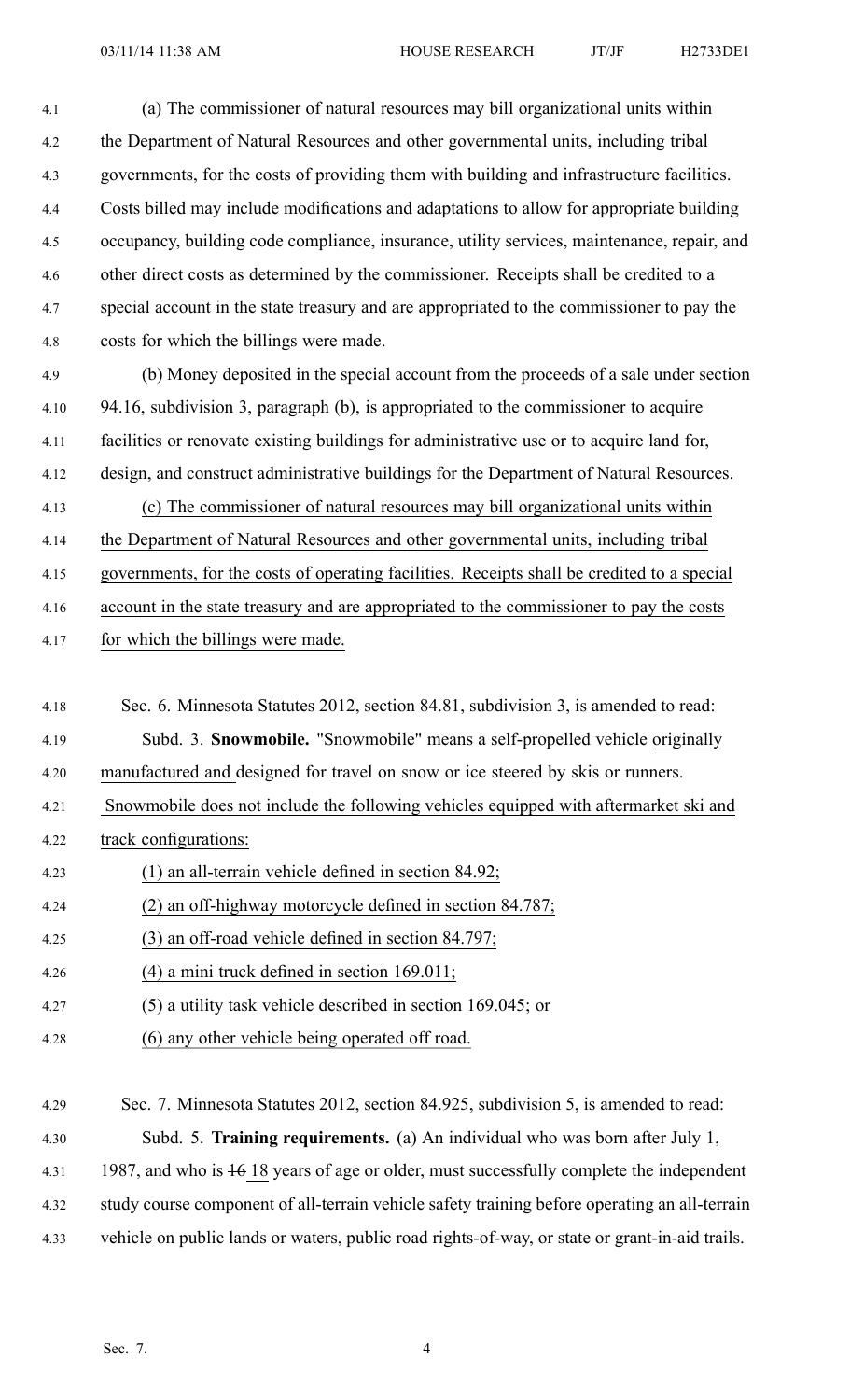5.1 (b) An individual who is convicted of violating <sup>a</sup> law related to the operation of an 5.2 all-terrain vehicle must successfully complete the independent study course componen<sup>t</sup> of 5.3 all-terrain vehicle safety training before continuing operation of an all-terrain vehicle.

- 5.4 (c) An individual who is convicted for <sup>a</sup> second or subsequent excess speed, trespass, 5.5 or wetland violation in an all-terrain vehicle season, or any conviction for careless or 5.6 reckless operation of an all-terrain vehicle, must successfully complete the independent 5.7 study and the testing and operating course components of all-terrain vehicle safety training 5.8 before continuing operation of an all-terrain vehicle.
- 5.9 (d) An individual who receives three or more citations and convictions for violating <sup>a</sup> 5.10 law related to the operation of an all-terrain vehicle in <sup>a</sup> two-year period must successfully 5.11 complete the independent study and the testing and operating course components of 5.12 all-terrain vehicle safety training before continuing operation of an all-terrain vehicle.
- 5.13 (e) An individual must presen<sup>t</sup> evidence of compliance with this subdivision before 5.14 an all-terrain vehicle registration is issued or renewed.
- 5.15 Sec. 8. Minnesota Statutes 2012, section 84.926, subdivision 4, is amended to read: 5.16 Subd. 4. **Off-road and all-terrain vehicles; limited or managed forests; trails.** 5.17 Notwithstanding section 84.777, but subject to the commissioner's authority under 5.18 subdivision 5, on state forest lands classified as limited or managed, other than the Richard 5.19 J. Dorer Memorial Hardwood Forest, <sup>a</sup> person may use vehicles registered under chapter 5.20 168 or section 84.798 or 84.922, including class 2 all-terrain vehicles,: 5.21 (1) on forest trails designated for off-road vehicle use; and 5.22 (2) on forest trails that are not designated for <sup>a</sup> specific use when: 5.23 (1) (i) hunting big game or transporting or installing hunting stands during October, 5.24 November, and December, when in possession of <sup>a</sup> valid big game hunting license; 5.25  $(2)$  (ii) retrieving big game in September, when in possession of a valid big game 5.26 hunting license;  $\left(3\right)$  (iii) tending traps during an open trapping season for protected furbearers, when 5.28 in possession of <sup>a</sup> valid trapping license; or  $5.29$  (4) (iv) trapping minnows, when in possession of a valid minnow dealer, private fish 5.30 hatchery, or aquatic farm license.
- 5.31 Sec. 9. Minnesota Statutes 2012, section 84D.01, subdivision 8, is amended to read: 5.32 Subd. 8. **Infested waters.** "Infested waters" means waters of the state designated 5.33 listed by the commissioner under sections 84D.03, subdivision 1, and 84D.12.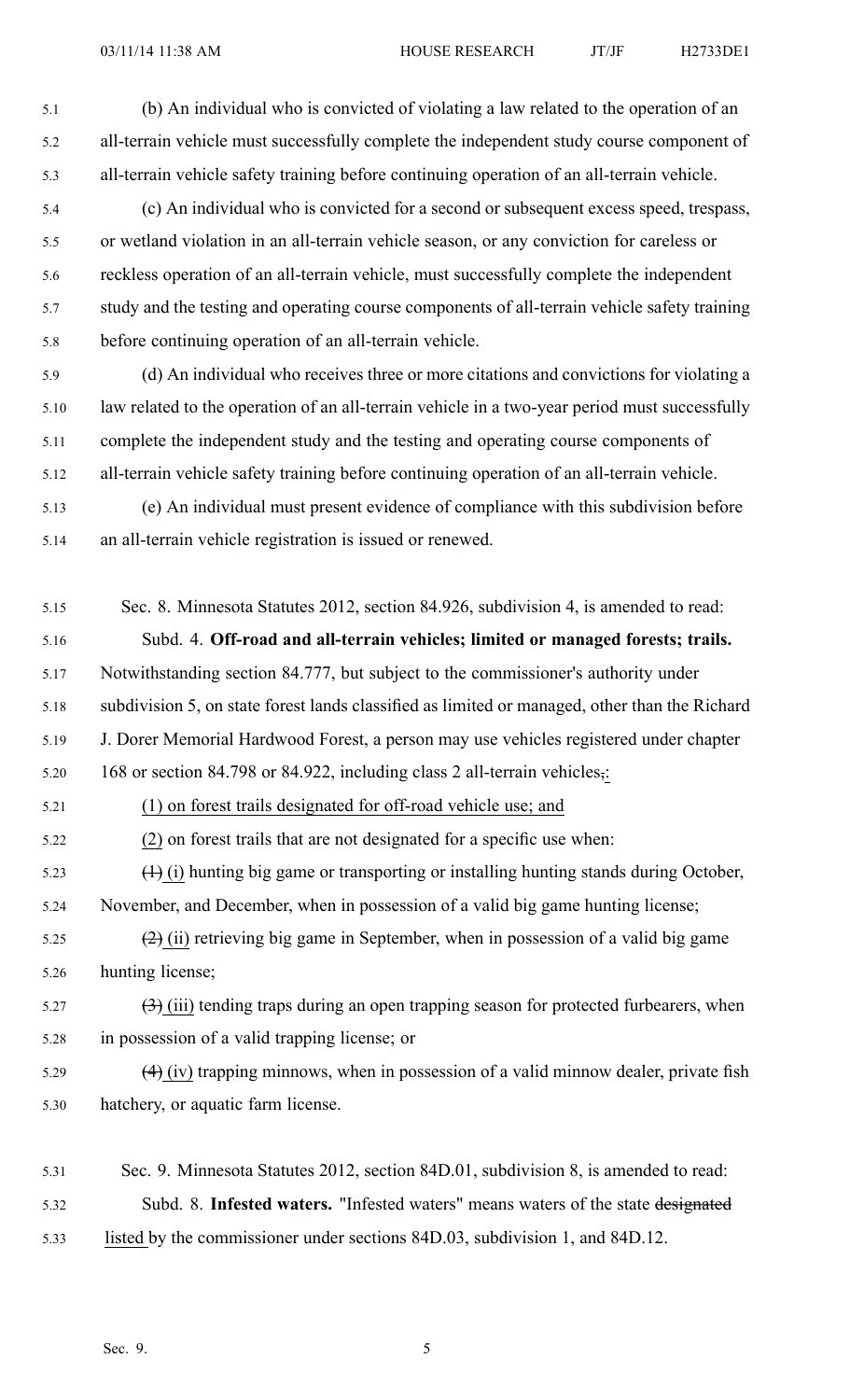- 6.1 Sec. 10. Minnesota Statutes 2012, section 84D.01, subdivision 13, is amended to read: 6.2 Subd. 13. **Prohibited invasive species.** "Prohibited invasive species" means <sup>a</sup> 6.3 nonnative species that has been designated listed as <sup>a</sup> prohibited invasive species in <sup>a</sup> rule 6.4 adopted by the commissioner under section 84D.12.
- 6.5 Sec. 11. Minnesota Statutes 2012, section 84D.01, subdivision 15, is amended to read: 6.6 Subd. 15. **Regulated invasive species.** "Regulated invasive species" means <sup>a</sup> 6.7 nonnative species that has been designated listed as a regulated invasive species in a rule 6.8 adopted by the commissioner under section 84D.12.
- 6.9 Sec. 12. Minnesota Statutes 2012, section 84D.01, subdivision 17, is amended to read: 6.10 Subd. 17. **Unlisted nonnative species.** "Unlisted nonnative species" means <sup>a</sup> 6.11 nonnative species that has not been designated listed as a prohibited invasive species, a 6.12 regulated invasive species, or an unregulated nonnative species in <sup>a</sup> rule adopted by the 6.13 commissioner under section 84D.12.
- 6.14 Sec. 13. Minnesota Statutes 2012, section 84D.01, subdivision 18, is amended to read: 6.15 Subd. 18. **Unregulated nonnative species.** "Unregulated nonnative species" means 6.16 <sup>a</sup> nonnative species that has been designated listed as an unregulated nonnative species in 6.17 <sup>a</sup> rule adopted by the commissioner under section 84D.12.
- 6.18 Sec. 14. Minnesota Statutes 2012, section 84D.03, as amended by Laws 2013, chapter 6.19 121, section 10, is amended to read:
- 

# 6.20 **84D.03 INFESTED WATERS; RESTRICTED ACTIVITIES.**

- 6.21 Subdivision 1. **Infested waters; restricted activities.** (a) The commissioner shall 6.22 designate list <sup>a</sup> water of the state as an infested water if the commissioner determines that: 6.23 (1) the water contains <sup>a</sup> population of an aquatic invasive species that could spread 6.24 to other waters if use of the water and related activities are not regulated to preven<sup>t</sup> this; or 6.25 (2) the water is highly likely to be infested by an aquatic invasive species because it 6.26 is connected to <sup>a</sup> water that contains <sup>a</sup> population of an aquatic invasive species. 6.27 (b) When determining which invasive species comprise infested waters, the
- 6.28 commissioner shall consider:
- 6.29 (1) the extent of <sup>a</sup> species distribution within the state;
- 6.30 (2) the likely means of spread for <sup>a</sup> species; and
- 6.31 (3) whether regulations specific to infested waters containing <sup>a</sup> specific species 6.32 will effectively reduce that species' spread.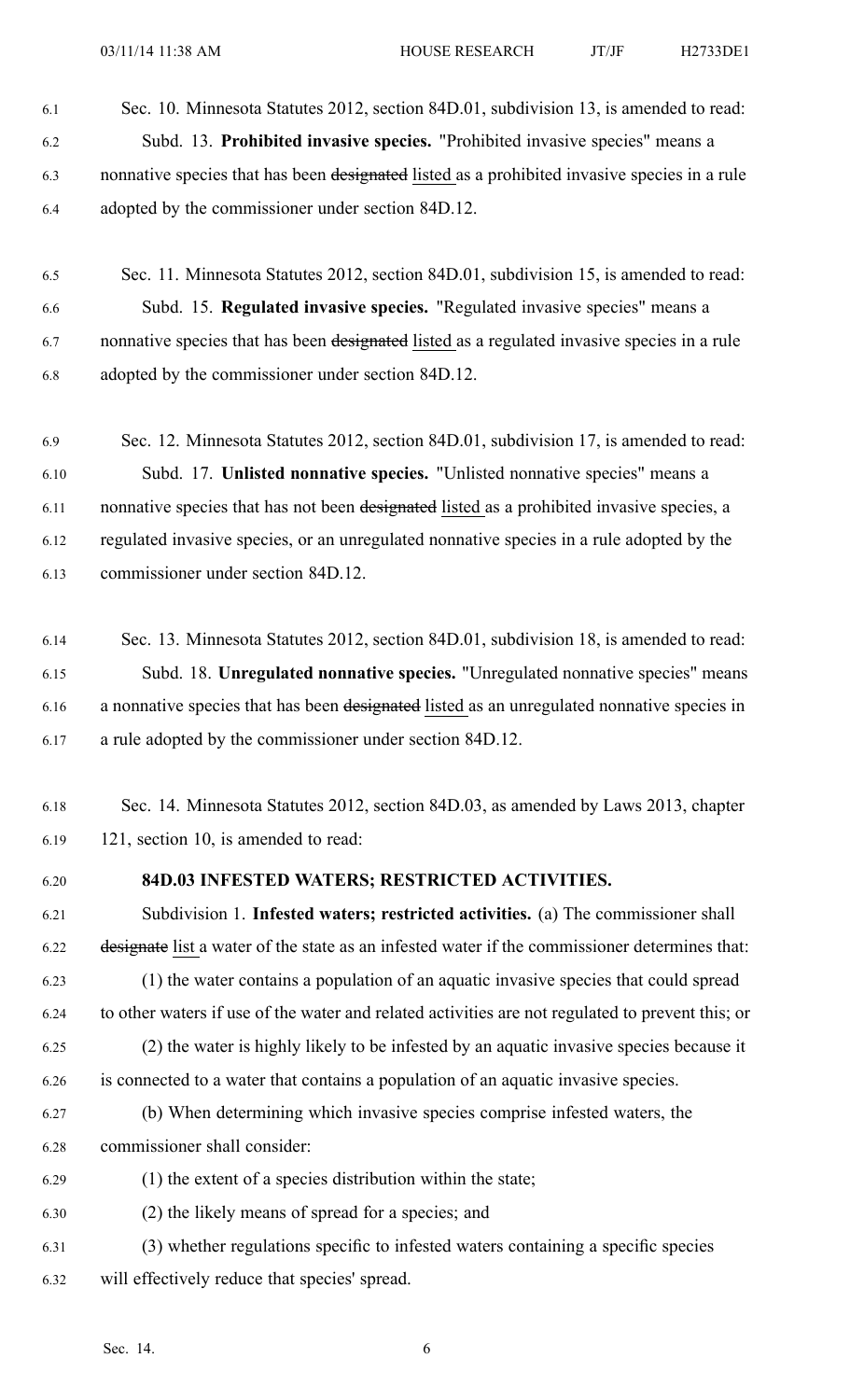7.1 (c) The presence of common carp and curly-leaf pondweed shall not be the basis 7.2 for designating listing <sup>a</sup> water as infested. 7.3 (d) The designation of infested waters by the commissioner shall be by written 7.4 order published in the State Register maintain a list of infested waters and provide access 7.5 to <sup>a</sup> copy of the listed waters. Designations Listings are not subject to the rulemaking 7.6 provisions of chapter 14 and section 14.386 does not apply. 7.7 Subd. 3. **Bait harvest from infested waters.** (a) Taking wild animals from infested 7.8 waters for bait or aquatic farm purposes is prohibited, excep<sup>t</sup> as provided in paragraph 7.9 (b) and section 97C.341. 7.10 (b) In waters that are designated listed as infested waters, excep<sup>t</sup> those designated 7.11 listed because they contain prohibited invasive species of fish or certifiable diseases of fish, 7.12 as defined under section 17.4982, subdivision 6, taking wild animals may be permitted for: 7.13 (1) commercial taking of wild animals for bait and aquatic farm purposes according 7.14 to <sup>a</sup> permit issued under section 84D.11, subject to rules adopted by the commissioner; 7.15 (2) bait purposes for noncommercial personal use in waters that contain Eurasian 7.16 water milfoil, when the infested waters are designated listed solely because they contain 7.17 Eurasian water milfoil and if the equipment for taking is limited to cylindrical minnow 7.18 traps not exceeding 16 inches in diameter and 32 inches in length; and 7.19 (3) harvest of bullheads, goldeyes, mooneyes, sheepshead (freshwater drum), and 7.20 suckers for bait from streams or rivers designated listed as infested waters, by hook and 7.21 line for noncommercial personal use. Other provisions that apply to this clause are: 7.22 (i) fish taken under this clause must be used on the same body of water where caught 7.23 and while still on that water body; 7.24 (ii) fish taken under this clause may not be transported live from or off the water body; 7.25 (iii) fish harvested under this clause may only be used in accordance with this section; 7.26 (iv) any other use of wild animals used for bait from infested waters is prohibited; 7.27 (v) fish taken under this clause must meet all other size restrictions and requirements 7.28 as established in rules; and 7.29 (vi) all species listed under this clause shall be included in the person's daily limit as 7.30 established in rules, if applicable. 7.31 (c) Equipment authorized for minnow harvest in <sup>a</sup> designated listed infested water 7.32 by permit issued under paragraph (b) may not be transported to, or used in, any waters 7.33 other than waters specified in the permit. 7.34 Subd. 4. **Commercial fishing and turtle, frog, and crayfish harvesting** 7.35 **restrictions in infested and noninfested waters.** (a) All nets, traps, buoys, anchors, 7.36 stakes, and lines used for commercial fishing or turtle, frog, or crayfish harvesting in an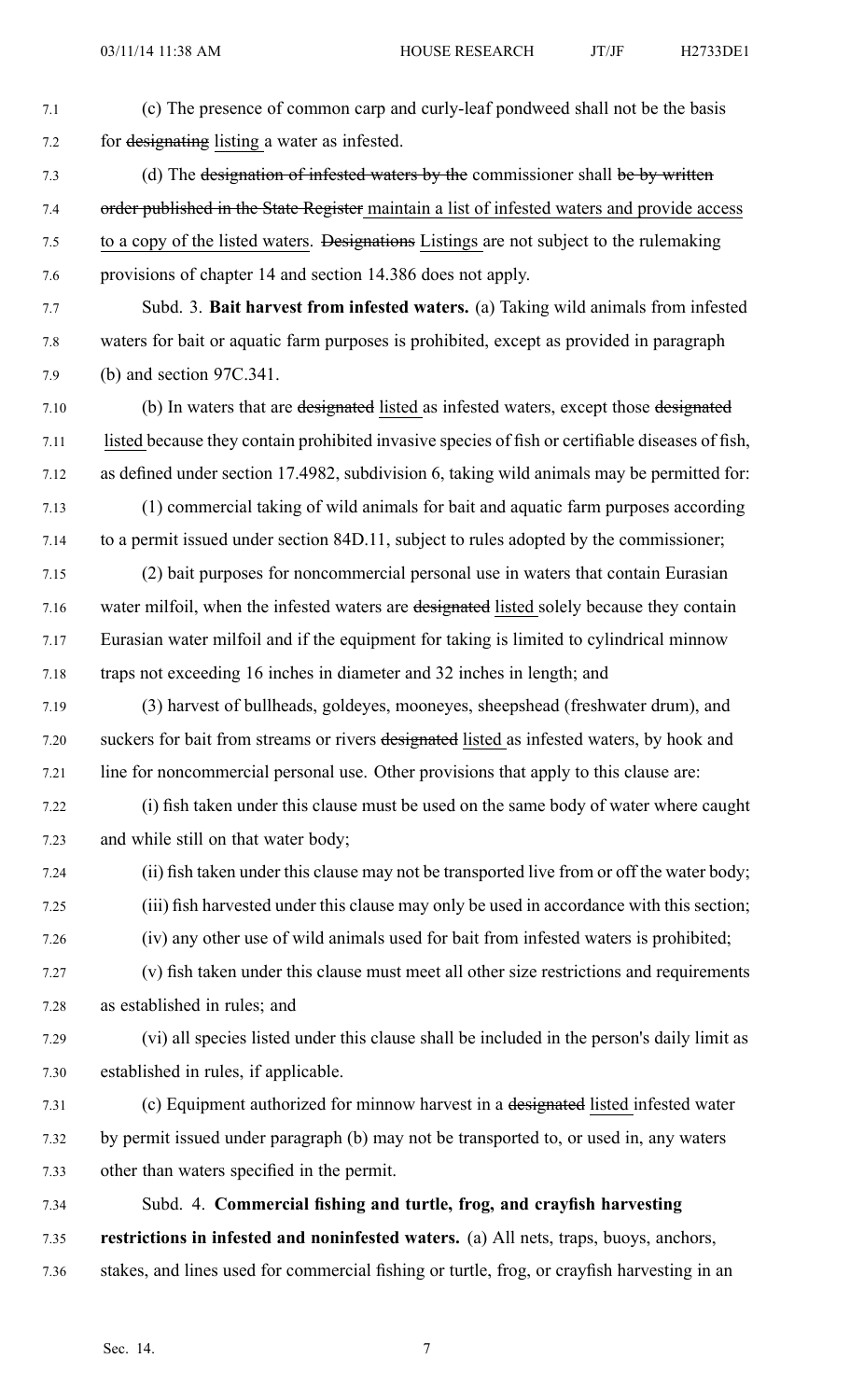8.1 infested water that is designated listed because it contains invasive fish, invertebrates, or 8.2 certifiable diseases, as defined in section 17.4982, may not be used in any other waters. If 8.3 <sup>a</sup> commercial licensee operates in an infested water designated listed because it contains 8.4 invasive fish, invertebrates, or certifiable diseases, as defined in section 17.4982, all nets, 8.5 traps, buoys, anchors, stakes, and lines used for commercial fishing or turtle, frog, or 8.6 crayfish harvesting in waters designated listed as infested with invasive fish, invertebrates, 8.7 or certifiable diseases, as defined in section 17.4982, must be tagged with tags provided by 8.8 the commissioner, as specified in the commercial licensee's license or permit. This tagging 8.9 requirement does not apply to commercial fishing equipment used in Lake Superior.

8.10 (b) All nets, traps, buoys, anchors, stakes, and lines used for commercial fishing or 8.11 turtle, frog, or crayfish harvesting in an infested water that is designated listed solely 8.12 because it contains Eurasian water milfoil must be dried for <sup>a</sup> minimum of ten days or 8.13 frozen for <sup>a</sup> minimum of two days before they are used in any other waters, excep<sup>t</sup> as 8.14 provided in this paragraph. Commercial licensees must notify the department's regional 8.15 or area fisheries office or <sup>a</sup> conservation officer before removing nets or equipment from 8.16 an infested water designated listed solely because it contains Eurasian water milfoil and 8.17 before resetting those nets or equipment in any other waters. Upon notification, the 8.18 commissioner may authorize <sup>a</sup> commercial licensee to move nets or equipment to another 8.19 water without freezing or drying, if that water is designated listed as infested solely 8.20 because it contains Eurasian water milfoil.

8.21 (c) A commercial licensee must remove all aquatic macrophytes from nets and other 8.22 equipment before placing the equipment into waters of the state.

8.23 (d) The commissioner shall provide <sup>a</sup> commercial licensee with <sup>a</sup> current listing of 8.24 designated listed infested waters at the time that <sup>a</sup> license or permit is issued.

8.25 Sec. 15. Minnesota Statutes 2012, section 84D.06, is amended to read:

#### 8.26 **84D.06 UNLISTED NONNATIVE SPECIES.**

8.27 Subdivision 1. **Process.** A person may not introduce an unlisted nonnative aquatic 8.28 plant or wild animal species unless:

8.29 (1) the person has notified the commissioner in <sup>a</sup> manner and form prescribed by 8.30 the commissioner;

- 8.31 (2) the commissioner has made the classification determination required in 8.32 subdivision 2 and designated listed the species as appropriate; and
- 8.33 (3) the introduction is allowed under the applicable provisions of this chapter.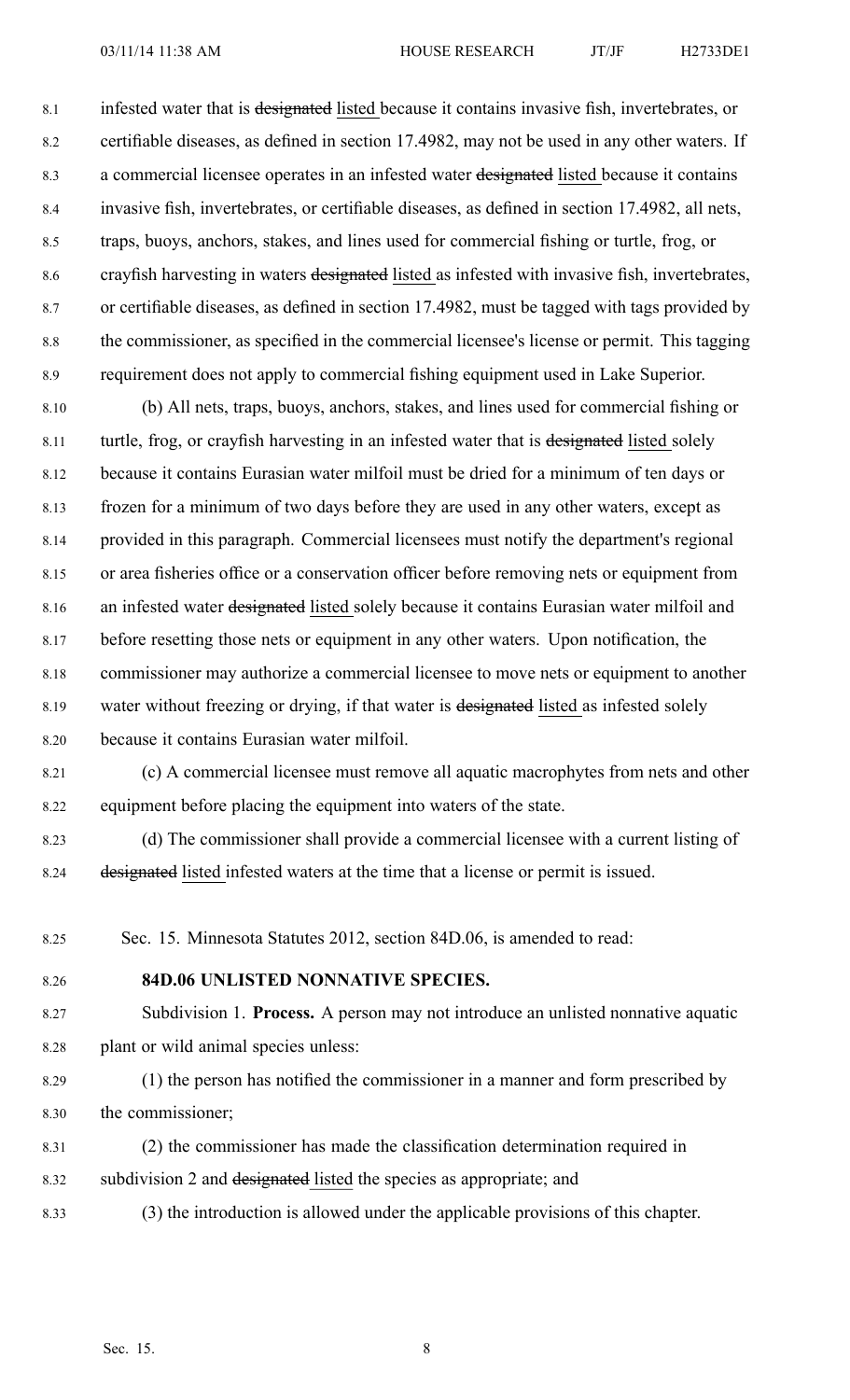9.1 Subd. 2. **Classification.** (a) If the commissioner determines that <sup>a</sup> species for which 9.2 <sup>a</sup> notification is received under subdivision 1 should be classified as <sup>a</sup> prohibited invasive 9.3 species, the commissioner shall: 9.4 (1) adopt <sup>a</sup> rule under section 84D.12, subdivision 3, designating listing the species 9.5 as <sup>a</sup> prohibited invasive species; and 9.6 (2) notify the person from which the notification was received that the species is 9.7 subject to section 84D.04. 9.8 (b) If the commissioner determines that <sup>a</sup> species for which <sup>a</sup> notification is 9.9 received under subdivision 1 should be classified as an unregulated nonnative species, 9.10 the commissioner shall: 9.11 (1) adopt a rule under section 84D.12, subdivision 3, designating listing the species 9.12 as an unregulated nonnative species; and 9.13 (2) notify the person from which the notification was received that the species is not 9.14 subject to regulation under this chapter. 9.15 (c) If the commissioner determines that <sup>a</sup> species for which <sup>a</sup> notification is received 9.16 under subdivision 1 should be classified as <sup>a</sup> regulated invasive species, the commissioner 9.17 shall notify the applicant that the species is subject to the requirements in section 84D.07. 9.18 Sec. 16. Minnesota Statutes 2012, section 84D.10, subdivision 3, is amended to read: 9.19 Subd. 3. **Removal and confinement.** (a) A conservation officer or other licensed 9.20 peace officer may order: 9.21 (1) the removal of aquatic macrophytes or prohibited invasive species from 9.22 water-related equipment before it is placed into waters of the state; 9.23 (2) confinement of the water-related equipment at <sup>a</sup> mooring, dock, or other location 9.24 until the water-related equipment is removed from the water; 9.25 (3) removal of water-related equipment from waters of the state to remove prohibited 9.26 invasive species if the water has not been designated listed by the commissioner as being 9.27 infested with that species; and 9.28 (4) <sup>a</sup> prohibition on placing water-related equipment into waters of the state when 9.29 the water-related equipment has aquatic macrophytes or prohibited invasive species 9.30 attached in violation of subdivision 1 or when water has not been drained or the drain plug 9.31 has not been removed in violation of subdivision 4. 9.32 (b) An inspector who is not <sup>a</sup> licensed peace officer may issue orders under 9.33 paragraph (a), clauses  $(1)$ ,  $(3)$ , and  $(4)$ .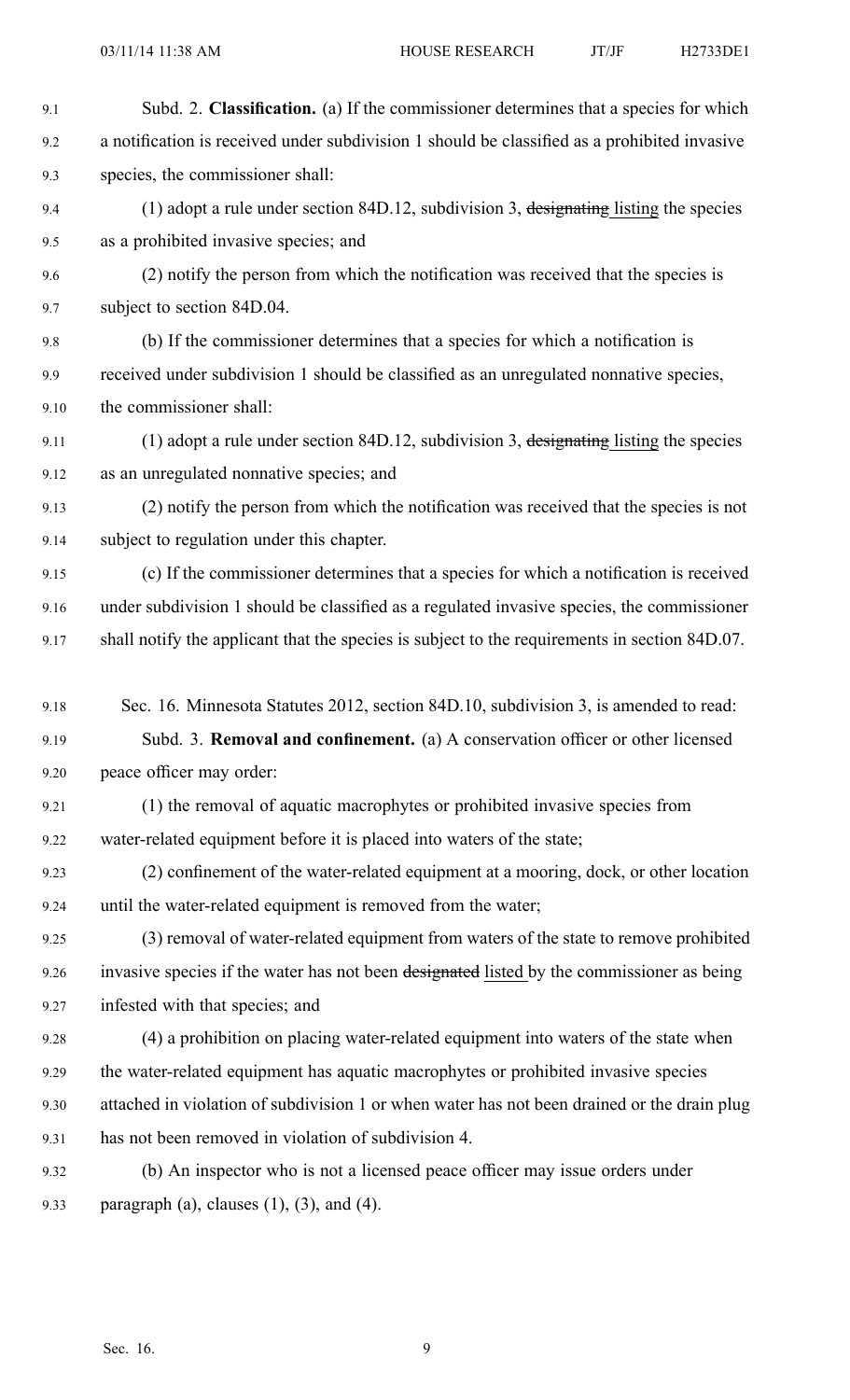10.1 Sec. 17. Minnesota Statutes 2013 Supplement, section 84D.10, subdivision 4, is 10.2 amended to read:

10.3 Subd. 4. **Persons transporting water-related equipment.** (a) When leaving waters 10.4 of the state <sup>a</sup> person must drain water-related equipment holding water and live wells and 10.5 bilges by removing the drain plug before transporting the water-related equipment off 10.6 the water access site or riparian property.

10.7 (b) Drain plugs, bailers, valves, or other devices used to control the draining of water 10.8 from ballast tanks, bilges, and live wells must be removed or opened while transporting 10.9 water-related equipment.

10.10 (c) Emergency response vehicles and equipment may be transported on <sup>a</sup> public road 10.11 with the drain plug or other similar device replaced only after all water has been drained 10.12 from the equipment upon leaving the water body.

10.13 (d) Portable bait containers used by licensed aquatic farms, portable bait containers 10.14 when fishing through the ice except on waters designated listed infested for viral 10.15 hemorrhagic septicemia, and marine sanitary systems are exemp<sup>t</sup> from this subdivision.

10.16 (e) A person must not dispose of bait in waters of the state.

10.17 (f) A boat lift, dock, swim raft, or associated equipment that has been removed 10.18 from any water body may not be placed in another water body until <sup>a</sup> minimum of 21 10.19 days have passed.

10.20 (g) A person who transports water that is appropriated from noninfested surface 10.21 water bodies and that is transported by <sup>a</sup> commercial vehicle, excluding watercraft, or 10.22 commercial trailer, which vehicle or trailer is specifically designed and used for water 10.23 hauling, is exemp<sup>t</sup> from paragraphs (a) and (b), provided that the person does not discharge 10.24 the transported water to other surface waters or within 100 feet of <sup>a</sup> surface water body.

10.25 (h) A person transporting water from noninfested surface water bodies for 10.26 firefighting or emergencies that threaten human safety or property is exemp<sup>t</sup> from 10.27 paragraphs (a) and (b).

10.28 Sec. 18. Minnesota Statutes 2012, section 84D.11, subdivision 2a, is amended to read: 10.29 Subd. 2a. **Harvest of bait from infested waters.** (a) The commissioner may issue <sup>a</sup> 10.30 permit to allow the harvest of bait:

10.31 (1) from waters that are designated listed as infested waters, except those designated 10.32 listed because they contain prohibited invasive species of fish or certifiable diseases of fish 10.33 as defined in section 17.4982, subdivision 6; and

10.34 (2) from infested waters as allowed under section 97C.341, paragraph (c).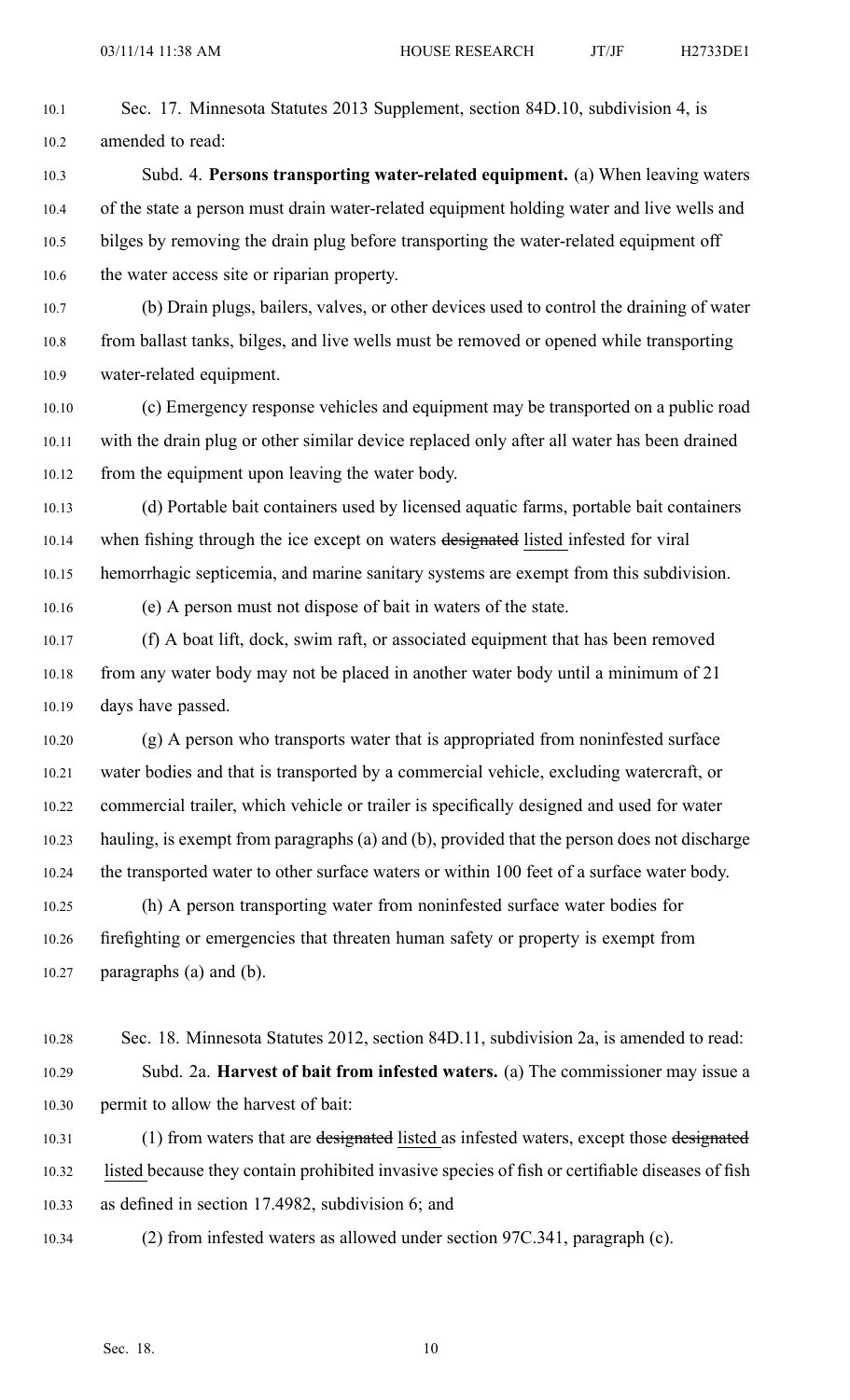| 11.1  | The permit shall include conditions necessary to avoid spreading aquatic invasive          |
|-------|--------------------------------------------------------------------------------------------|
| 11.2  | species.                                                                                   |
| 11.3  | (b) Before receiving a permit, or working for a permittee, a person annually               |
| 11.4  | must satisfactorily complete aquatic invasive species-related training provided by the     |
| 11.5  | commissioner.                                                                              |
|       |                                                                                            |
| 11.6  | Sec. 19. Minnesota Statutes 2012, section 84D.12, is amended to read:                      |
| 11.7  | <b>84D.12 RULES.</b>                                                                       |
| 11.8  | Subdivision 1. Required rules. The commissioner shall adopt rules:                         |
| 11.9  | (1) designating listing prohibited invasive species, regulated invasive species, and       |
| 11.10 | unregulated nonnative species of aquatic plants and wild animals;                          |
| 11.11 | (2) governing the application for and issuance of permits under this chapter, which        |
| 11.12 | rules may include a fee schedule; and                                                      |
| 11.13 | (3) governing notification under section 84D.08.                                           |
| 11.14 | Subd. 2. Authorized rules. The commissioner may adopt rules:                               |
| 11.15 | (1) regulating the possession, importation, purchase, sale, propagation, transport,        |
| 11.16 | and introduction of invasive species of aquatic plants and wild animals; and               |
| 11.17 | (2) regulating the appropriation, use, and transportation of water from listed infested    |
| 11.18 | waters.                                                                                    |
| 11.19 | Subd. 3. Expedited rules. The commissioner may adopt rules under section 84.027,           |
| 11.20 | subdivision 13, that designate list:                                                       |
| 11.21 | (1) prohibited invasive species of aquatic plants and wild animals;                        |
| 11.22 | (2) regulated invasive species of aquatic plants and wild animals; and                     |
| 11.23 | (3) unregulated nonnative species of aquatic plants and wild animals.                      |
|       |                                                                                            |
| 11.24 | Sec. 20. Minnesota Statutes 2012, section 84D.13, subdivision 5, is amended to read:       |
| 11.25 | Subd. 5. Civil penalties. (a) A civil citation issued under this section must impose       |
| 11.26 | the following penalty amounts:                                                             |
| 11.27 | (1) for transporting aquatic macrophytes in violation of section 84D.09, \$100;            |
| 11.28 | (2) for placing or attempting to place into waters of the state water-related equipment    |
| 11.29 | that has aquatic macrophytes attached, \$200;                                              |
| 11.30 | (3) for unlawfully possessing or transporting a prohibited invasive species other          |
| 11.31 | than an aquatic macrophyte, \$500;                                                         |
| 11.32 | (4) for placing or attempting to place into waters of the state water-related equipment    |
| 11.33 | that has prohibited invasive species attached when the waters are not designated listed by |
| 11.34 | the commissioner as being infested with that invasive species, \$500;                      |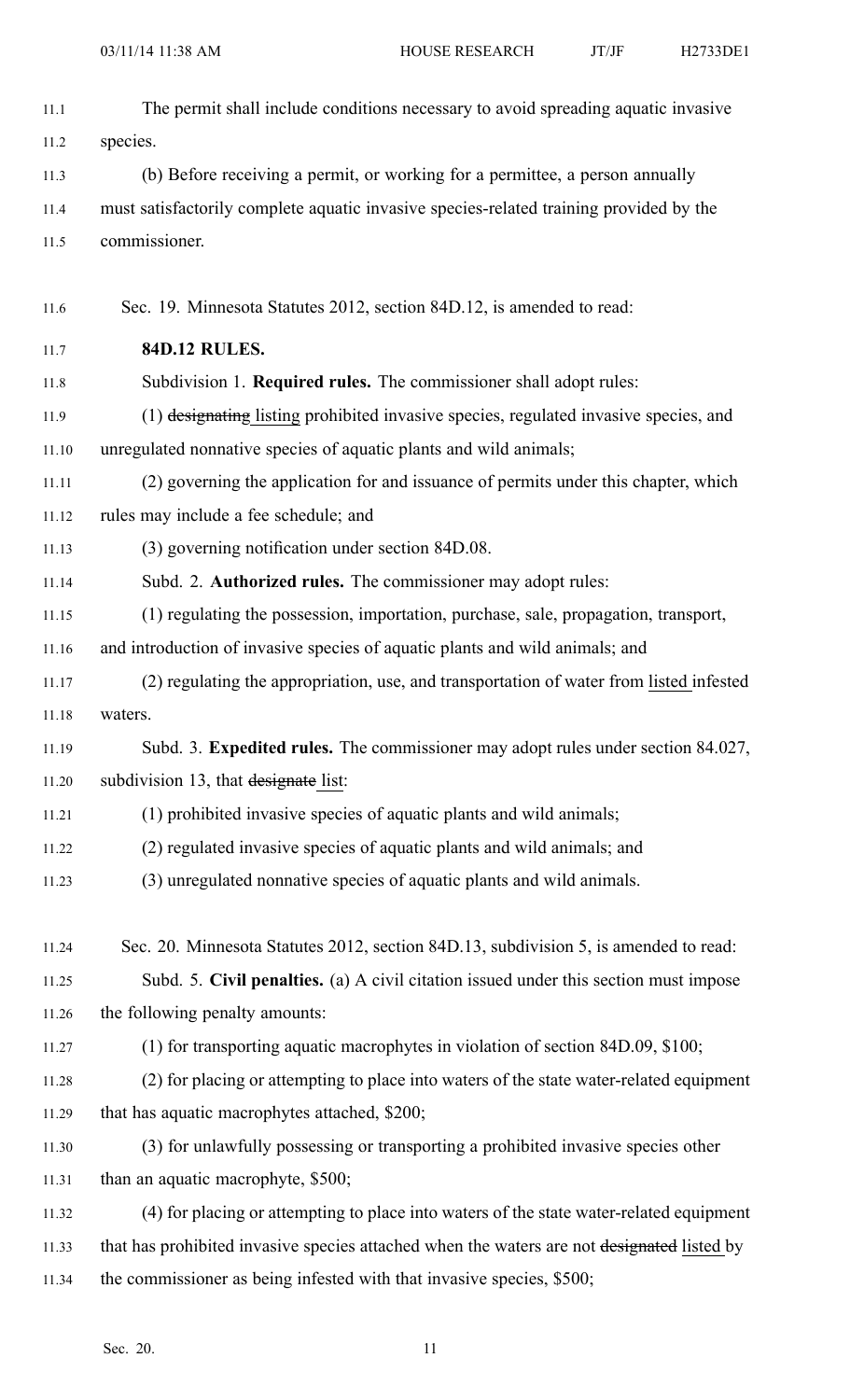- 12.1 (5) for intentionally damaging, moving, removing, or sinking <sup>a</sup> buoy marking, as 12.2 prescribed by rule, Eurasian water milfoil, \$100;
- 12.3 (6) for failing to have drain plugs or similar devices removed or opened while 12.4 transporting water-related equipment or for failing to remove plugs, open valves, and 12.5 drain water from water-related equipment, other than marine sanitary systems, before 12.6 leaving waters of the state, \$100; and
- 12.7 (7) for transporting infested water off riparian property without <sup>a</sup> permit as required 12.8 by rule, \$200.
- 12.9 (b) A civil citation that is issued to <sup>a</sup> person who has one or more prior convictions 12.10 or final orders for violations of this chapter is subject to twice the penalty amounts listed 12.11 in paragraph (a).
- 12.12 Sec. 21. Minnesota Statutes 2012, section 86A.09, is amended to read:

#### 12.13 **86A.09 DEVELOPMENT AND ESTABLISHMENT OF UNITS.**

12.14 Subdivision 1. **Master plan required.** No construction of new facilities or other 12.15 development of an authorized unit, other than repairs and maintenance, shall commence 12.16 until the managing agency has prepared and submitted to the commissioner of natural 12.17 resources and the commissioner has reviewed, pursuant to this section, a master plan for 12.18 administration of the unit in conformity with this section. No master plan is required for 12.19 wildlife managemen<sup>t</sup> areas that do not have resident managers, for scientific and natural 12.20 areas, for water access sites, for aquatic managemen<sup>t</sup> areas, for rest areas, or for boater 12.21 waysides.

12.22 Subd. 2. **Master plan; preparation and content public review.** The managing 12.23 agency shall supervise preparation of the master plan and shall utilize the professional 12.24 staffs of any agency of the state when the expertise of the staff of such agency is necessary 12.25 to adequately prepare the master plan; the master plan shall presen<sup>t</sup> the information in 12.26 <sup>a</sup> format and detail that is appropriate to the size and complexity of the authorized unit. 12.27 When the master plan has been completed the managing agency shall announce to the 12.28 public in <sup>a</sup> manner reasonably designed to inform interested persons that the master plan is 12.29 available for public review and in the case of any major unit shall hold at least one public 12.30 hearing meeting on the plan in the vicinity of the unit. The managing agency shall make 12.31 the master plan available for review and comment by the public and other state agencies 12.32 for at least 30 days following the announcement and before submitting the master plan to 12.33 the commissioner of natural resources. Copies of the plan shall be provided to members of 12.34 the Outdoor Recreation Advisory Council and to any other person on request approval.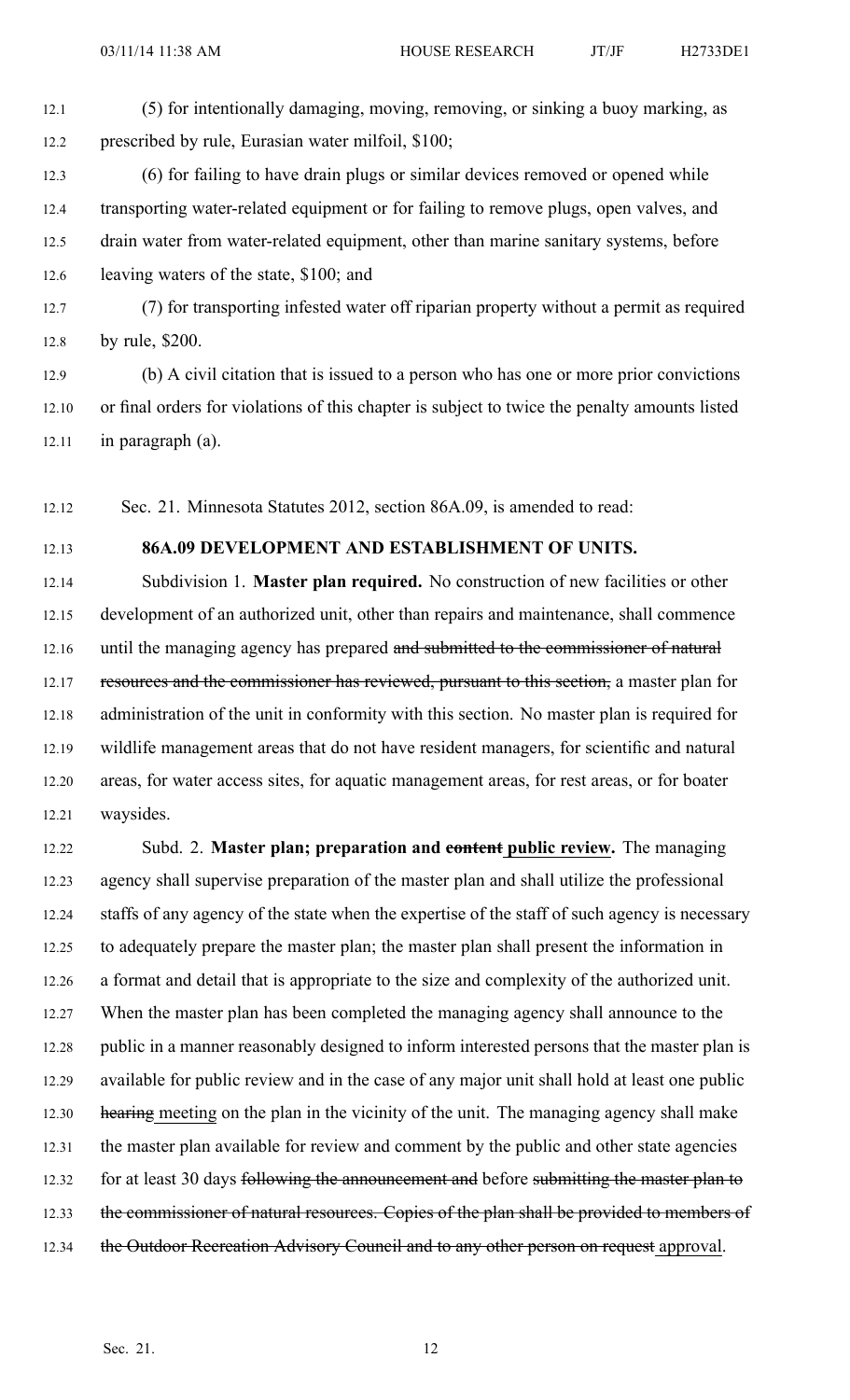13.1 Subd. 3. **Master plan; review and approval content.** All master plans required 13.2 by this section shall be submitted to the commissioner of natural resources for review 13.3 pursuan<sup>t</sup> to this subdivision. The commissioner of natural resources shall review the 13.4 master plan to determine whether the plan: (a) provides:

13.5 (1) provide for administration of the unit in <sup>a</sup> manner that is consistent with the 13.6 purposes for which the unit was authorized and with the principles governing the 13.7 administration of the unit, as specified in section 86A.05 and the statutes relating to each 13.8 type of unit; and

13.9 (b) recognizes (2) recognize values and resources within the unit that are primarily 13.10 the responsibility of another managing agency to protect or develop, and provides provide 13.11 for their protection or development either through <sup>a</sup> cooperative agreemen<sup>t</sup> with the other 13.12 managing agency or through designation of the appropriate area as a secondary unit. He 13.13 reviewing any master plan, the commissioner of natural resources shall consult with 13.14 other state agencies. Within 60 days after receiving the master plan, the commissioner of 13.15 natural resources shall notify the managing agency that the plan has been reviewed and 13.16 forward its recommendations for any changes it might suggest. The managing agency 13.17 shall review the recommendations and notify the commissioner of natural resources of the 13.18 disposition made of them. Failure to comment on a master plan within the time specified 13.19 shall be considered approval of the plan by the commissioner of natural resources. If the 13.20 commissioner of natural resources feels that the master plan still fails significantly to 13.21 comply with this subdivision, the commissioner may request review of the master plan by 13.22 the governor. In that event review shall not be deemed completed until after the master 13.23 plan has been approved by the governor or 60 days have elapsed without action by the 13.24 governor to approve or reject the plan, whichever occurs first. 13.25 Subd. 4. **Development.** Construction of necessary facilities and other development

13.26 of the unit shall commence as soon as practicable after review of the master plan by the 13.27 commissioner of natural resources, and the governor if requested, and shall be carried out 13.28 in conformity with the master plan.

13.29 Subd. 5. **Establishment.** When, in the opinion of the managing agency, 13.30 acquisition and development of the unit are sufficiently complete to permit operation and 13.31 administration of the unit in substantial conformity with the master plan as approved, the 13.32 managing agency shall declare the unit established and ready for use.

13.33 Subd. 6. **Master plan amendment.** The managing agency shall prepare an

- 13.34 amendment to <sup>a</sup> master plan to address changes proposed for <sup>a</sup> unit that would vary
- 13.35 from the approved master plan. The master plan amendment shall address the impacts
- 13.36 of the proposed changes to the natural and cultural resources, interpretive services,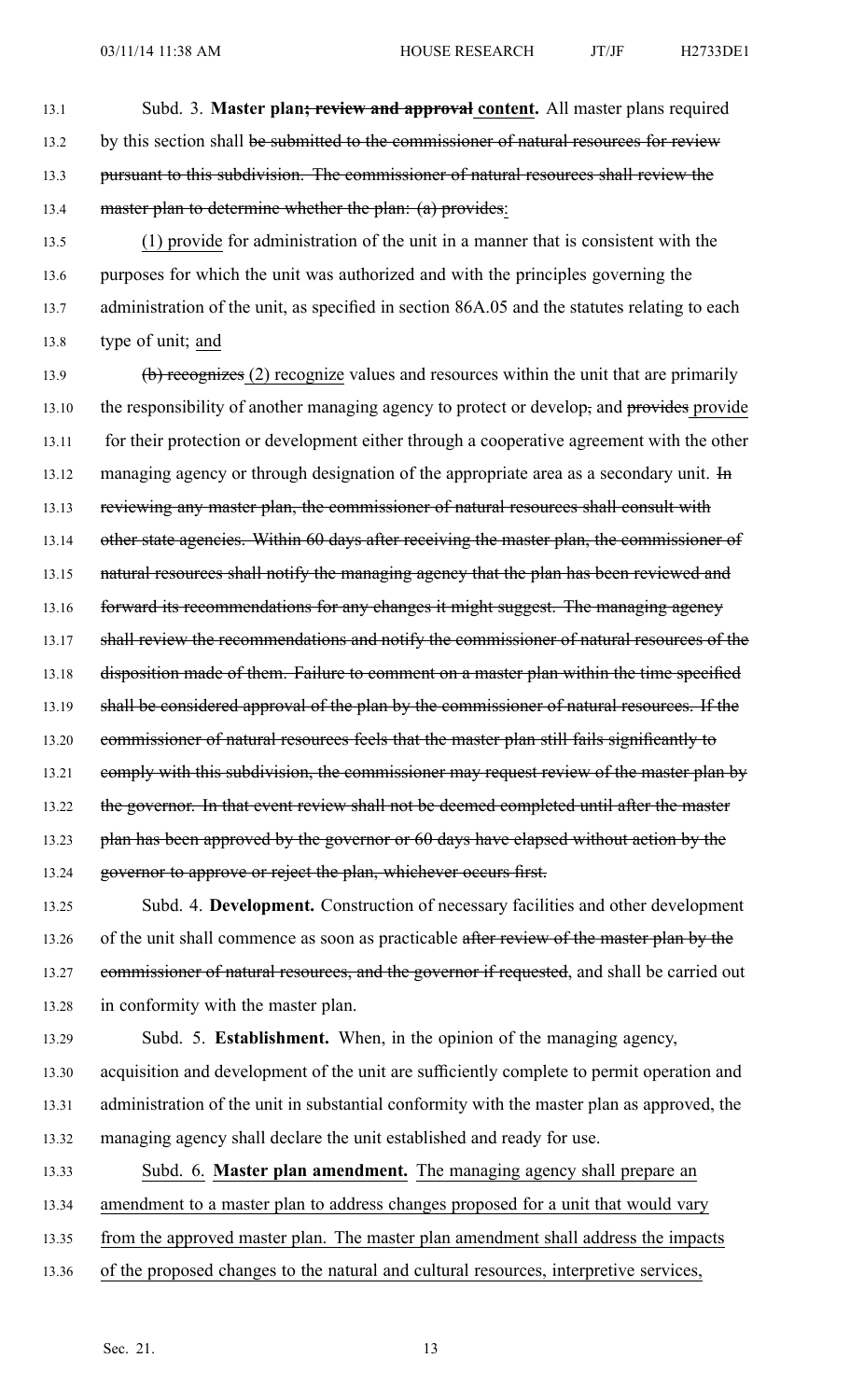14.1 recreational opportunities, and administrative activities at the unit. The master plan

14.2 amendment supersedes the master plan for those areas addressed by the amendment. The

14.3 managing agency shall hold <sup>a</sup> public meeting for master plan amendments that constitute <sup>a</sup>

- 14.4 significant change in public use or access to the unit or that may be controversial. Public
- 14.5 notice and approval of the master plan amendment shall follow the process described in
- 14.6 subdivision 2. Construction of necessary facilities and other development of the unit shall
- 14.7 commence as soon as practicable after the master plan amendment is adopted.
- 14.8 Sec. 22. Minnesota Statutes 2012, section 86A.11, is amended to read:
- 14.9 **86A.11 REGISTRY OF UNITS.**

14.10 The commissioner of natural resources and the director of the Minnesota Historical 14.11 Society shall each compile and maintain <sup>a</sup> current registry of the name, location, size, 14.12 and description of all units of the outdoor recreation system under the commissioner's 14.13 jurisdiction and under the jurisdiction of the Minnesota Historical Society and the 14.14 commissioner of transportation. The commissioner of natural resources their respective 14.15 jurisdictions, and shall publish and distribute the information contained in the registry in 14.16 a form and manner suitable to assist persons wishing to use these units. The Minnesota 14.17 Historical Society and the commissioner of transportation shall cooperate with and assist 14.18 the commissioner of natural resources in preparing and distributing the registry.

14.19 Sec. 23. Minnesota Statutes 2012, section 97C.821, is amended to read:

14.20 **97C.821 POSSESSION, SALE, AND TRANSPORTATION OF**

14.21 **COMMERCIAL FISH.**

14.22 Subject to the applicable provisions of the game and fish laws, fish taken under 14.23 commercial fishing licenses may be possessed in any quantity, bought, sold, and 14.24 transported at any time. Commercial fishing licensees may transport their catch live to 14.25 holding facilities, if the licensee has exclusive control of the facilities. Commercial fishing 14.26 licensees may harvest fish from their holding facilities at any time with their licensed gear. 14.27 The commissioner may prohibit the transport of live fish taken under <sup>a</sup> commercial fishing 14.28 license from waters that contain nonnative species, are designated listed as infested waters, 14.29 or are infected with any certifiable disease.

14.30 Sec. 24. Minnesota Statutes 2012, section 103F.121, subdivision 2, is amended to read: 14.31 Subd. 2. **Adoption procedure.** (a) The commissioner, upon determining that 14.32 sufficient technical information is available for the delineation of floodplains and 14.33 floodways on a watercourse, shall may notify affected local governmental units that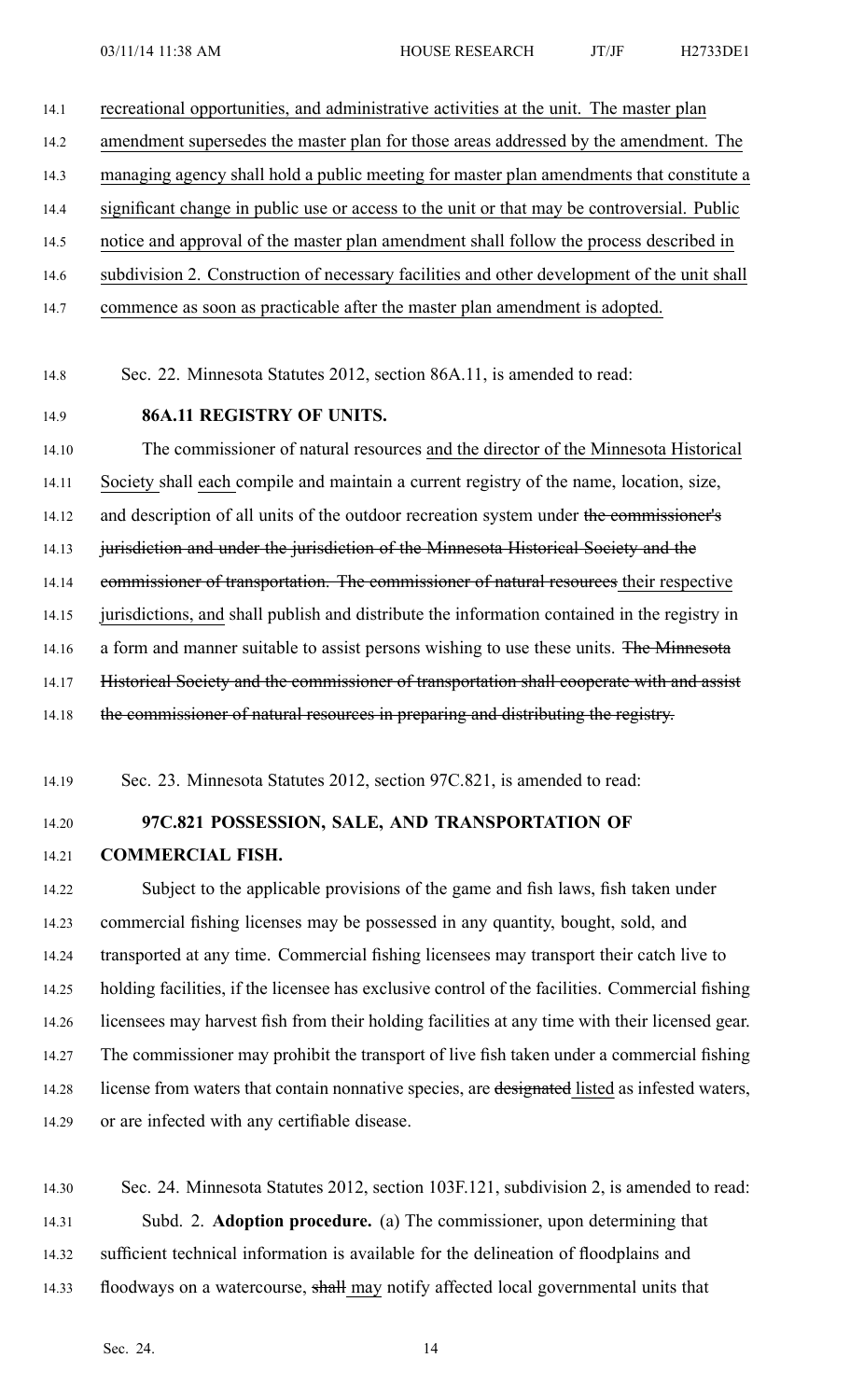15.1 technical information is available. Within six months after receiving this notice, The local 15.2 governmental units shall prepare or amend their floodplain managemen<sup>t</sup> ordinances in 15.3 conformance with the provisions of sections 103F.101 to 103F.155 and shall submit the 15.4 ordinance to the commissioner for review and approval before adoption.

15.5 (b) The commissioner shall approve or disapprove the proposed ordinance within 15.6 120 days after receiving it.

15.7 (c) If the proposed ordinance is disapproved, the commissioner shall return it to the 15.8 local governmental unit with <sup>a</sup> written statement of reasons for disapproval. Within 90 15.9 days after disapproval, the local governmental unit shall resubmit an amended proposed 15.10 ordinance for further review and approval before adoption. The local governmental unit 15.11 shall adopt <sup>a</sup> floodplain managemen<sup>t</sup> ordinance within 90 days after approval by the 15.12 commissioner.

15.13 (d) A floodplain managemen<sup>t</sup> ordinance adopted by <sup>a</sup> local governmental unit is 15.14 invalid unless it is approved by the commissioner.

15.15 (e) A local governmental unit may adopt <sup>a</sup> floodplain managemen<sup>t</sup> ordinance in the 15.16 absence of notification by the commissioner that the required technical data is available, 15.17 provided that any such ordinance is submitted to the commissioner prior to its adoption 15.18 for approval.

15.19 (f) A local governmental unit may adopt <sup>a</sup> floodplain managemen<sup>t</sup> ordinance that is 15.20 more restrictive than required under sections 103F.101 to 103F.155.

15.21 (g) Floodplain managemen<sup>t</sup> ordinances may be amended by <sup>a</sup> local governmental 15.22 unit upon the approval of the commissioner.

15.23 Sec. 25. Minnesota Statutes 2012, section 103F.121, subdivision 5, is amended to read: 15.24 Subd. 5. **Major Alterations and hazardous uses prohibited.** (a) If <sup>a</sup> floodplain 15.25 has been delineated by <sup>a</sup> floodplain managemen<sup>t</sup> ordinance under sections 103F.101 15.26 to 103F.155, a major alteration to a structure in existence on the effective date of the 15.27 ordinance or a new fill, structure, deposit, or other floodplain use that is unreasonably 15.28 hazardous to the public or that unduly restricts the capacity of the floodplain to carry and 15.29 discharge a regional flood not in accordance with the local governmental unit's adopted 15.30 floodplain managemen<sup>t</sup> ordinance may not be permitted after the effective date of the 15.31 ordinance delineating the floodplain.

15.32 (b) As used in this subdivision, major alterations of existing structures do not include 15.33 repair or maintenance and do not include repairs, maintenance, or alterations to structures 15.34 made under the authority of another authorized agency of the state or federal government.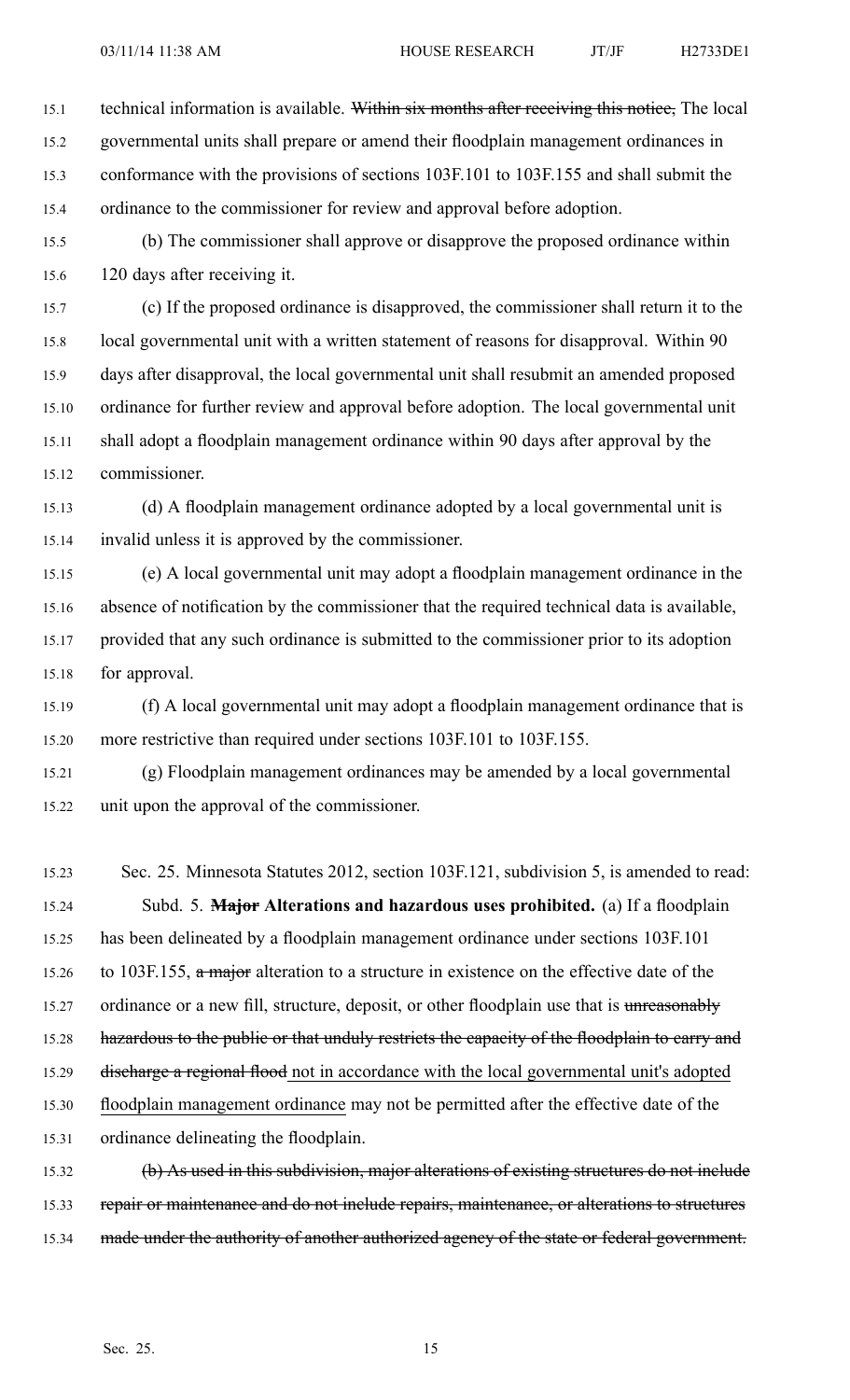- 16.1  $\left(e\right)$  (b) This subdivision does not apply to alterations, repair, or maintenance 16.2 reasonably done under emergency circumstances to preserve or protect life or property.
- 16.3 (d) (c) This subdivision applies to alterations to existing structures and to new fill,
- 16.4 structures, deposits, or other floodplain uses by the state and state agencies.
- 16.5 Sec. 26. Minnesota Statutes 2012, section 103F.165, subdivision 3, is amended to read:
- 16.6 Subd. 3. **Application for flood insurance.** Within 120 days After receiving notice
- 16.7 of inclusion on the amended list, from the commissioner or the Federal Emergency
- 16.8 Management Agency that flood hazard areas have been identified, each local governmental
- 16.9 unit shall is encouraged to apply for participation in the national flood insurance program
- 16.10 in the manner prescribed by federal laws and regulations.
- 16.11 Sec. 27. Minnesota Statutes 2012, section 103G.245, subdivision 2, is amended to read: 16.12 Subd. 2. **Exceptions.** A public waters work permit is not required for:
- 16.13 (1) work in altered natural watercourses that are par<sup>t</sup> of drainage systems established 16.14 under chapter 103D or 103E if the work in the waters is undertaken according to chapter 16.15 103D or 103E; or
- 16.16 (2) <sup>a</sup> drainage project for <sup>a</sup> drainage system established under chapter 103E that does 16.17 not substantially affect public waters; or.
- 16.18 (3) removal of debris, including logs that are at or near the water surface, dead 16.19 trees and branches, and trash, that does not alter the original alignment, slope, or cross 16.20 section of the waters.
- 16.21 Sec. 28. Minnesota Statutes 2012, section 103G.615, subdivision 3a, is amended to read: 16.22 Subd. 3a. **Invasive aquatic plant managemen<sup>t</sup> permit.** (a) "Invasive aquatic plant 16.23 managemen<sup>t</sup> permit" means an aquatic plant managemen<sup>t</sup> permit as defined in rules of the 16.24 Department of Natural Resources that authorizes the selective control of invasive aquatic 16.25 plants at a seale to cause a significant lakewide or baywide reduction in the abundance of 16.26 the invasive aquatic plant.
- 16.27 (b) The commissioner may waive the dated signature of approval requirement in rules 16.28 of the Department of Natural Resources for invasive aquatic plant managemen<sup>t</sup> permits if 16.29 obtaining signatures would create an undue burden on the permittee or if the commissioner 16.30 determines that aquatic plant control is necessary to protect natural resources.
- 16.31 (c) If the signature requirement is waived under paragraph (b) because obtaining 16.32 signatures would create an undue burden on the permittee, the commissioner shall require 16.33 an alternate form of landowner notification, including news releases or public notices in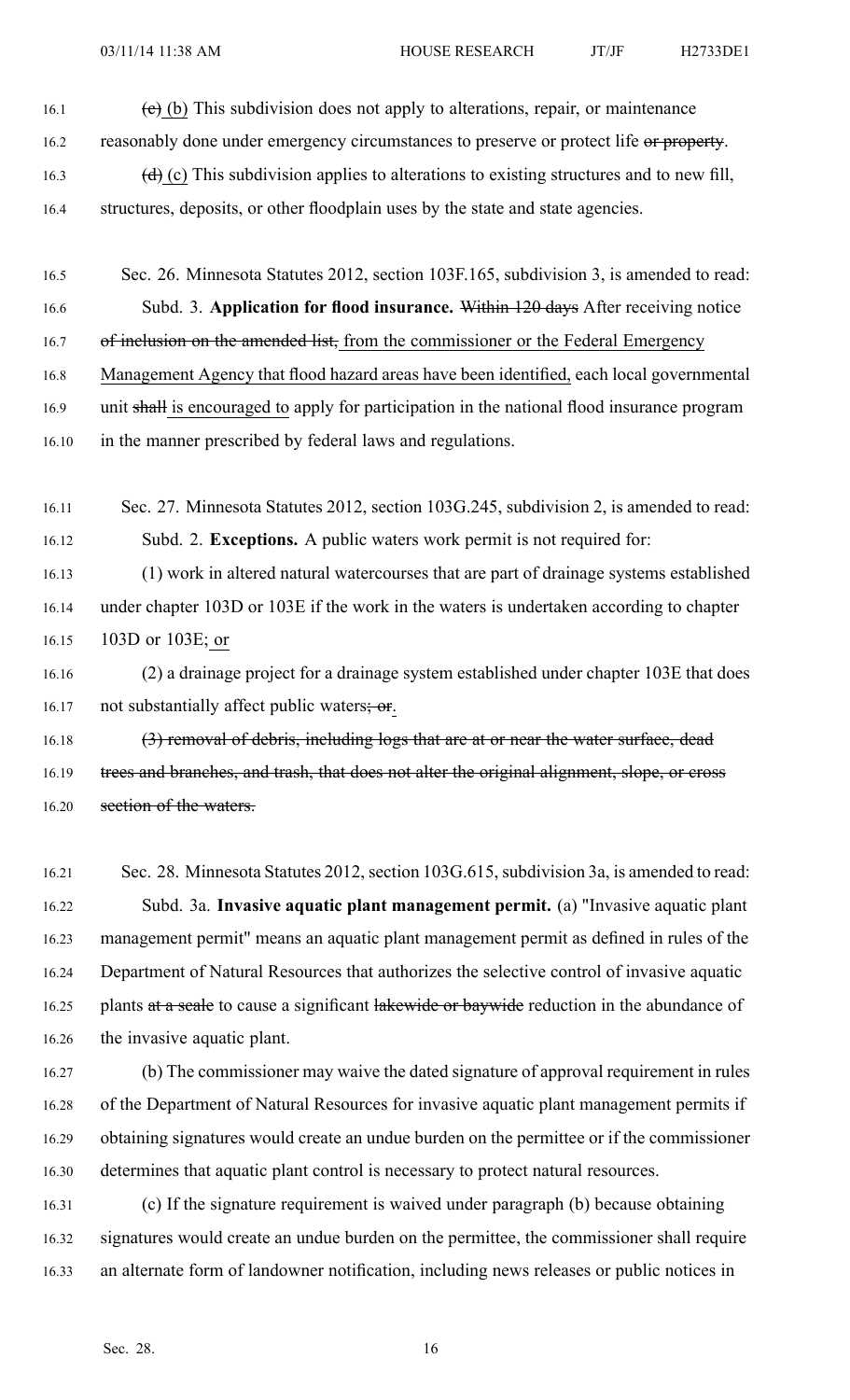| 17.1  | a local newspaper, a public meeting, or a mailing to the most recent permanent address       |
|-------|----------------------------------------------------------------------------------------------|
| 17.2  | of affected landowners. The notification must be given annually and must include: the        |
| 17.3  | proposed date of treatment, the target species, the method of control or product being       |
| 17.4  | used, and instructions on how the landowner may request that control not occur adjacent      |
| 17.5  | to the landowner's property.                                                                 |
| 17.6  | (d) The commissioner may allow dated signatures of approval obtained for an                  |
| 17.7  | invasive aquatic plant management permit to satisfy rules of the Department of Natural       |
| 17.8  | Resources to remain valid for three years if property ownership remains unchanged.           |
|       |                                                                                              |
| 17.9  | Sec. 29. Minnesota Statutes 2012, section 325E.13, is amended by adding a subdivision        |
| 17.10 | to read:                                                                                     |
| 17.11 | Subd. 5. Snowmobile. "Snowmobile" has the meaning given in section 84.81,                    |
| 17.12 | subdivision 3.                                                                               |
|       |                                                                                              |
| 17.13 | Sec. 30. Minnesota Statutes 2012, section 325E.14, subdivision 1, is amended to read:        |
| 17.14 | Subdivision 1. Tampering. No person shall knowingly tamper with, adjust, alter,              |
| 17.15 | change, set back, disconnect or, with intent to defraud, fail to connect the odometer of any |
| 17.16 | motor vehicle or snowmobile, or cause any of the foregoing to occur to an odometer of        |
| 17.17 | a motor vehicle or snowmobile, so as to reflect a lower mileage than has actually been       |
| 17.18 | driven by the motor vehicle or snowmobile.                                                   |
|       |                                                                                              |

17.19 Sec. 31. Minnesota Statutes 2012, section 325E.14, subdivision 2, is amended to read: 17.20 Subd. 2. **Operating restriction.** No person shall with intent to defraud, operate 17.21 <sup>a</sup> motor vehicle on any street or highway or operate <sup>a</sup> snowmobile on public lands or 17.22 waters knowing that the odometer of the motor vehicle or snowmobile is disconnected or 17.23 nonfunctional.

17.24 Sec. 32. Minnesota Statutes 2012, section 325E.14, subdivision 3, is amended to read: 17.25 Subd. 3. **Sales and use restrictions.** No person shall advertise for sale, sell, use 17.26 or install on any par<sup>t</sup> of <sup>a</sup> motor vehicle or snowmobile, or on any odometer in <sup>a</sup> motor 17.27 vehicle or snowmobile any device which that causes the odometer to register any mileage 17.28 other than the true mileage.

17.29 Sec. 33. Minnesota Statutes 2012, section 325E.14, subdivision 4, is amended to read: 17.30 Subd. 4. **Sales restriction.** No person shall sell or offer for sale any motor vehicle 17.31 or snowmobile with knowledge that the mileage registered on the odometer has been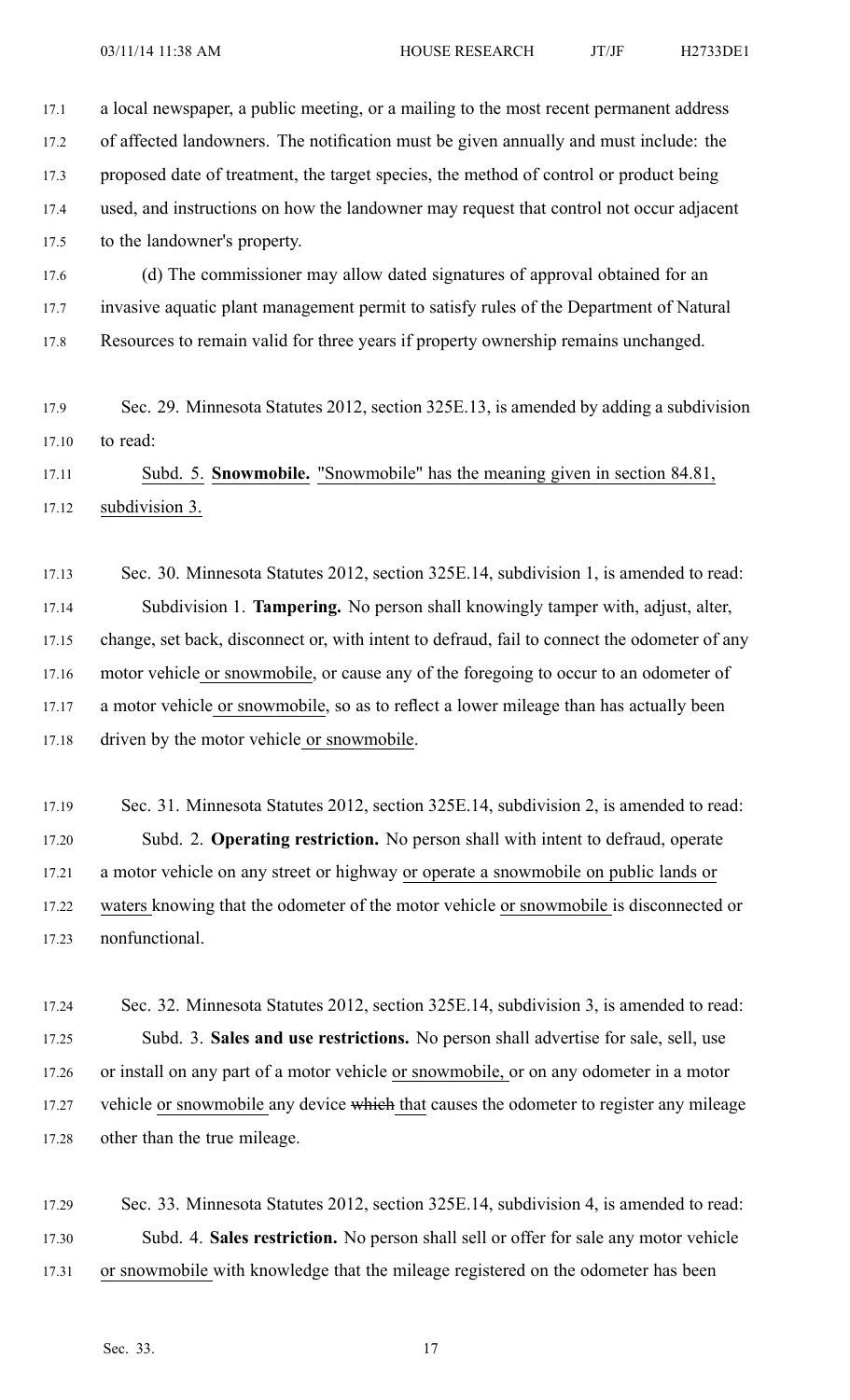18.1 altered so as to reflect <sup>a</sup> lower mileage than has actually been driven by the motor vehicle 18.2 or snowmobile without disclosing such the fact to prospective purchasers.

18.3 Sec. 34. Minnesota Statutes 2012, section 325E.14, subdivision 6, is amended to read: 18.4 Subd. 6. **Repair or replacement restriction.** Nothing in this section shall preven<sup>t</sup> 18.5 the service, repair, or replacement of an odometer, provided the mileage indicated thereon 18.6 remains the same as before the service, repair, or replacement. Where the odometer is 18.7 incapable of registering the same mileage as before such the service, repair, or replacement, 18.8 the odometer shall be adjusted to read zero and <sup>a</sup> written notice shall be attached to the left 18.9 door frame of the motor vehicle or the left side of <sup>a</sup> snowmobile by the owner or an agen<sup>t</sup> 18.10 specifying the mileage prior to repair or replacement of the odometer and the date on 18.11 which it was repaired or replaced. No person shall remove or alter such a notice so affixed.

18.12 Sec. 35. Minnesota Statutes 2012, section 325E.15, is amended to read:

# 18.13 **325E.15 TRANSFER OF MOTOR VEHICLE OR SNOWMOBILE;**

18.14 **MILEAGE DISCLOSURE.**

18.15 No person shall transfer <sup>a</sup> motor vehicle or snowmobile without disclosing in writing 18.16 to the transferee the true mileage registered on the odometer reading or that the actual 18.17 mileage is unknown if the odometer reading is known by the transferor to be different 18.18 from the true mileage. The regulations contained in Code of Federal Regulations, title 18.19 49, sections 580.1 to 580.17, as amended through October 1, 1998, implementing Title 18.20 IV of the Federal Motor Vehicle Information and Cost Savings Act prescribe the manner 18.21 in which written disclosure must be made for both motor vehicles and snowmobiles 18.22 in this state and are adopted by reference. No transferor shall violate any regulations 18.23 adopted under this section or knowingly give <sup>a</sup> false statement to <sup>a</sup> transferee in making 18.24 any disclosure required by the regulations.

### 18.25 Sec. 36. **MINNESOTA RIVER VALLEY; MASTER PLAN.**

- 18.26 The commissioner of natural resources shall develop <sup>a</sup> master plan in accordance 18.27 with Minnesota Statutes, section 86A.09, to conserve the natural and cultural resources of 18.28 the Minnesota River Valley area in Redwood and Renville Counties and to provide for the 18.29 shared use, enjoyment, and understanding of these resources through <sup>a</sup> broad selection 18.30 of outdoor recreational opportunities and recreational travel routes that connect units of 18.31 the outdoor recreation system in the river valley. The plan shall address the impacts
- 18.32 to the natural and cultural resources, interpretive services, recreational opportunities,